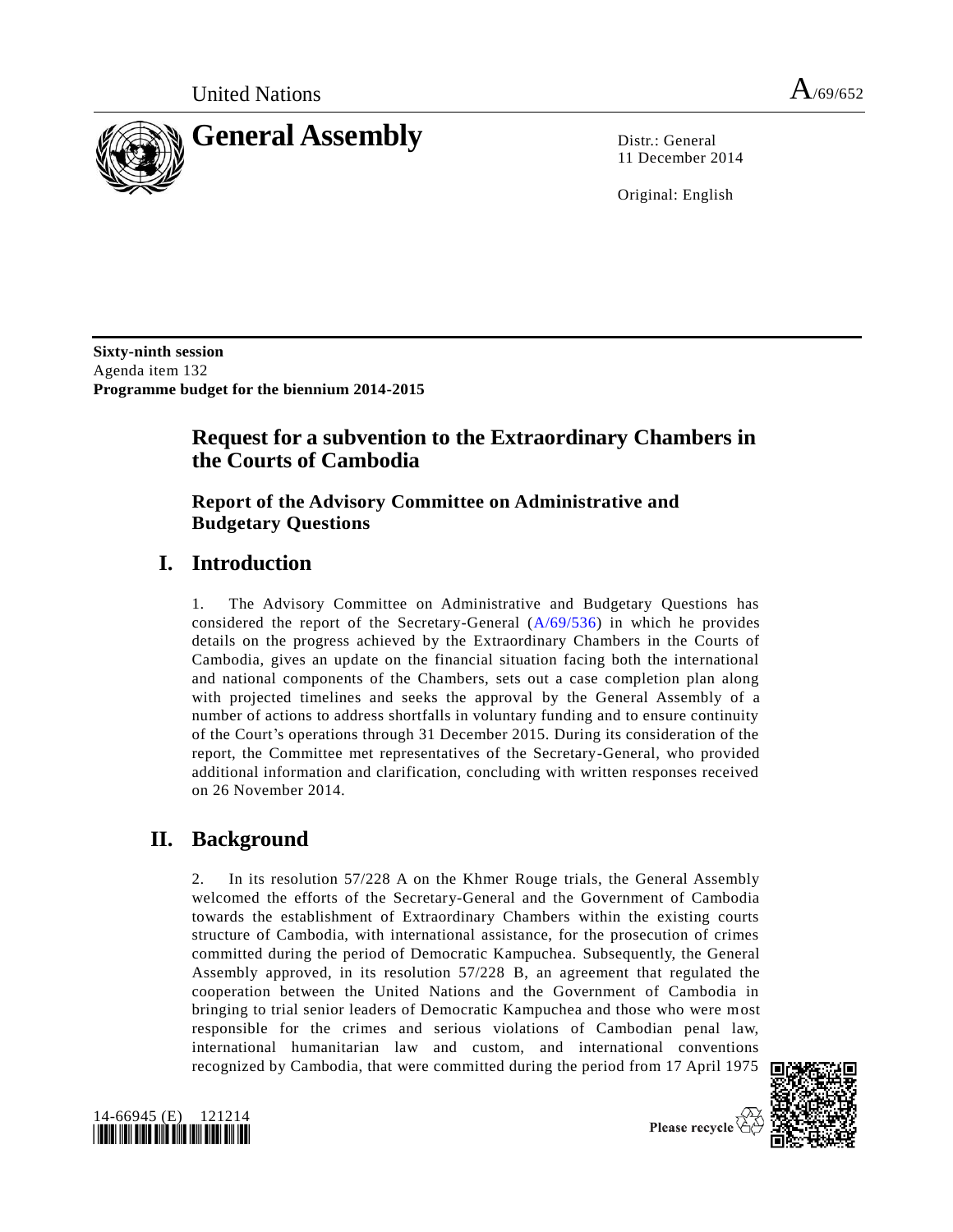to 6 January 1979. In accordance with paragraph 3 of the resolution, the Assembly also decided that the expenses of the Extraordinary Chambers would be defrayed by the United Nations in accordance with the relevant provisions of the agreement and would be borne by voluntary contributions from the international community.

3. In 2005, the Secretary-General reported to the General Assembly that sufficient contributions and pledges had been received to fund the international staff of the Extraordinary Chambers and their operations for a sustained period of time (see [A/60/565,](http://undocs.org/A/60/565) para. 3). The above-mentioned agreement between the United Nations and the Government of Cambodia thus entered into force on 29 April 2005. Since then, the Secretary-General has issued three reports on the Khmer Rouge trials in which he has provided updates on the progress achieved towards establishing and operating the Extraordinary Chambers [\(A/62/304,](http://undocs.org/A/62/304) [A/67/380](http://undocs.org/A/67/380) and [A/68/532\)](http://undocs.org/A/68/532).

4. The Extraordinary Chambers comprise both national and international components that are separately financed. The Government of Cambodia is responsible for the salaries of the Cambodian judges and local personnel, while the United Nations is responsible for those of the international judges and international personnel, pursuant to articles 15 and 16 of the above-mentioned agreement.

5. In paragraph 66 of his report of 2012 on the Khmer Rouge trials [\(A/67/380\)](http://undocs.org/A/67/380), the Secretary-General first alerted Member States to the adverse cash position and the steadily worsening financial position of the Extraordinary Chambers. At that time, he indicated that the international component faced an acute funding shortfall that could jeopardize the future operations of the Chambers. In 2013, the Secretary - General informed the General Assembly that the national component was experiencing a serious shortfall in pledges for that year, creating a funding crisis of greater severity than that of the international component  $(A/68/532, \text{ para. } 31)$  $(A/68/532, \text{ para. } 31)$ . He stated that the effective functioning of the Extraordinary Chambers had been jeopardized by significant and persistent financial insecurity that had resulted in two walkouts and various resignations by national staff that, in turn, threatened judicial operations and prolonged their timeline (ibid., para. 3). He further stated that, given the advanced age and deteriorating capacities of the accused, the lack of financial resources could frustrate the delivery of justice (ibid., para. 37).

6. Subsequently, following its consideration of the report of the Secretary-General and the conclusions and recommendations of the Advisory Committee thereon (see  $A/68/7/Add.12$ ), the General Assembly, in its resolution  $68/247$  B, authorized the Secretary-General, as an exceptional measure, to enter into commitments in an amount not to exceed \$15.54 million to supplement the voluntary resources of the international component for the period from 1 January 2014 to 31 December 2014. In his most recent report, the Secretary-General recalls that the amount of the commitment authority approved by the General Assembly represented the pledging shortfall in the same amount for the international component as at 16 December 2013 (see [A/69/536,](http://undocs.org/A/69/536) para. 32).

7. In the same report, the Secretary-General indicates that the approval by the General Assembly of the commitment authority was instrumental in enabling the Secretariat to issue contract extensions for staff in the international component through to the end of 2014 as well as recruit against long vacant positions (ibid., para. 33). He also states that the international component would remain solvent until August 2014. The Secretary-General indicated in his report that a drawdown on the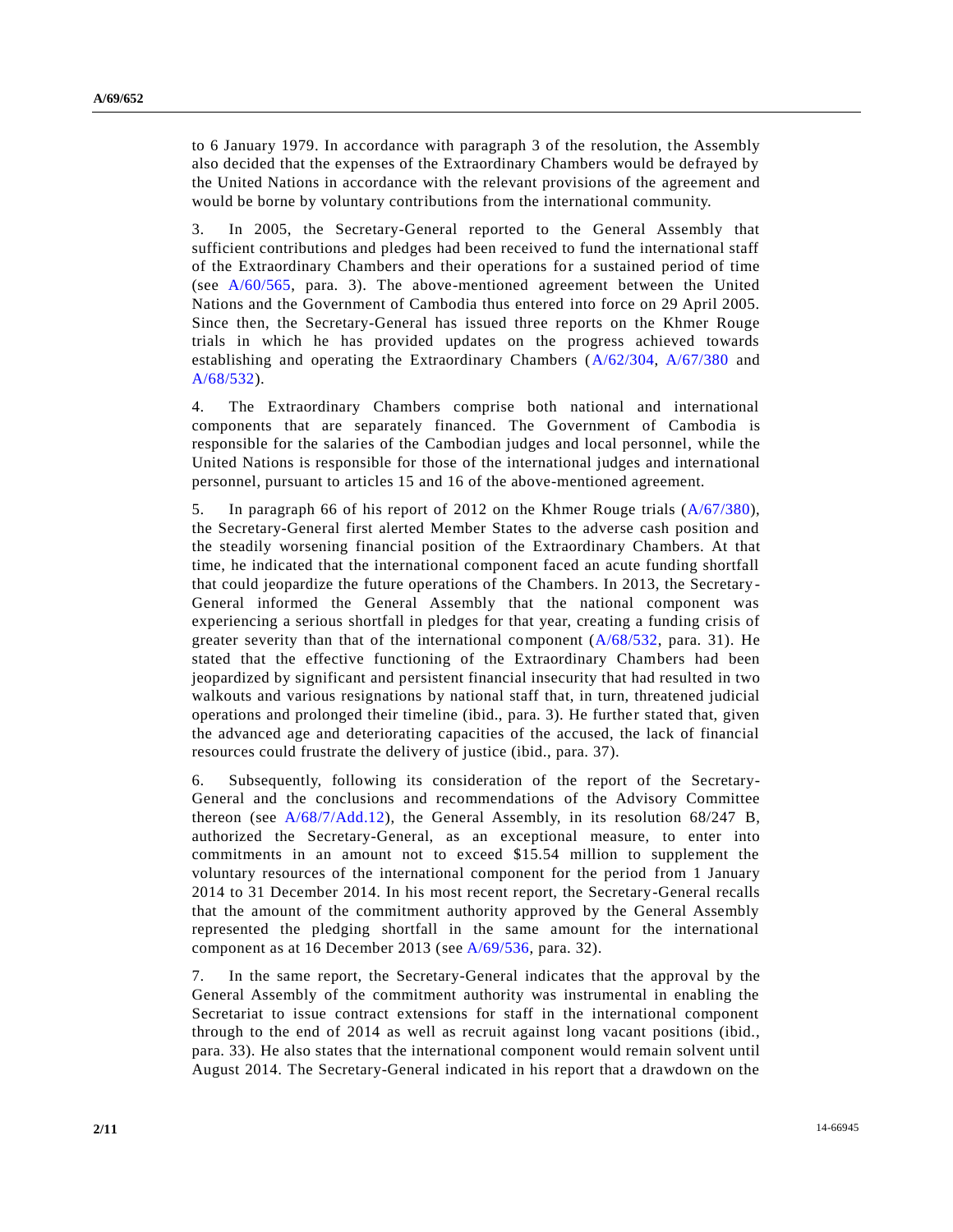commitment authority in an estimated amount of \$6.97 million to cover the costs of the international component, might be required if additional voluntary contributions were not forthcoming. Upon inquiry, the Advisory Committee was informed that since the finalization of that report, two pledges from donors had not materialized as expected, and that the Secretariat had been required to draw on the commitment authority in the amount of \$3 million to cover the September deficit and to meet the October expenditures of the international component. The Committee was also informed that there were no pledges announced for the remainder of 2014.

8. In terms of the national component, the report of the Secretary-General indicates that in late 2013, following high-level consultations between representatives of the United Nations and the Government of Cambodia, the Government agreed to make contributions totalling \$2.9 million to cover both 2013 salary arrears and staff and salary costs through to the first quarter of 2014 (ibid., para. 34). The Secretary-General indicates that the national component received no voluntary contributions to cover its staff costs for 2014. In order to avoid another staff walkout, under the guidance of the principal donors group, a donor agreed to a redirection of its pledge of \$1 million to the national component to cover salaries from April 2014. In addition, it was subsequently agreed that two additional loans totalling \$780,000 would be made from the contributions made to the international component to cover national salaries up to September 2014 (ibid., para. 37 and annex). Subsequent to the issuance of the report of the Secretary-General, the Advisory Committee was informed that following a meeting between the Secretary-General and the Prime Minister of the Government of Cambodia that took place in November 2014, the Government had agreed to make a new contribution of \$1.15 million to cover national salaries through to the end of 2014. The Government also indicated that it would be ready to advance salaries for six months in 2015.

#### **Current financial position**

9. The financial status of the Extraordinary Chambers, together with the indicative resource requirements for both the international and national components, disaggregated by component and funding availability, is set out in the annex to the report of the Secretary-General [\(A/69/536\)](http://undocs.org/A/69/536). The Secretary-General forecasts a cash shortfall for the international component of \$6.97 million for 2014, which also equates to the estimated drawdown from the approved commitment authority as indicated in paragraph 7 above (ibid., para. 53). The funding shortfall for 2015 is estimated at \$23.96 million after deducting outstanding pledges of \$3.53 million (ibid., para. 54).

10. For the national component, the annex to the report indicates a projected cash shortfall of \$1.15 million for the remainder of 2014 and a forecasted funding shortfall of \$5.03 million for 2015, after deducting one outstanding donor pledge of \$25,000, together with a contribution of \$1.6 million from the Government of Cambodia, pursuant to the terms of its agreement with the United Nations, to cover operational costs at the Extraordinary Chambers (ibid., paras. 37 and 55). The Advisory Committee notes that these figures do not reflect the commitments recently made by the Government of Cambodia referred to in paragraph 8 above.

11. In his report, the Secretary-General describes the efforts of the Special Expert to advise on United Nations Assistance to the Khmer Rouge trials to intensify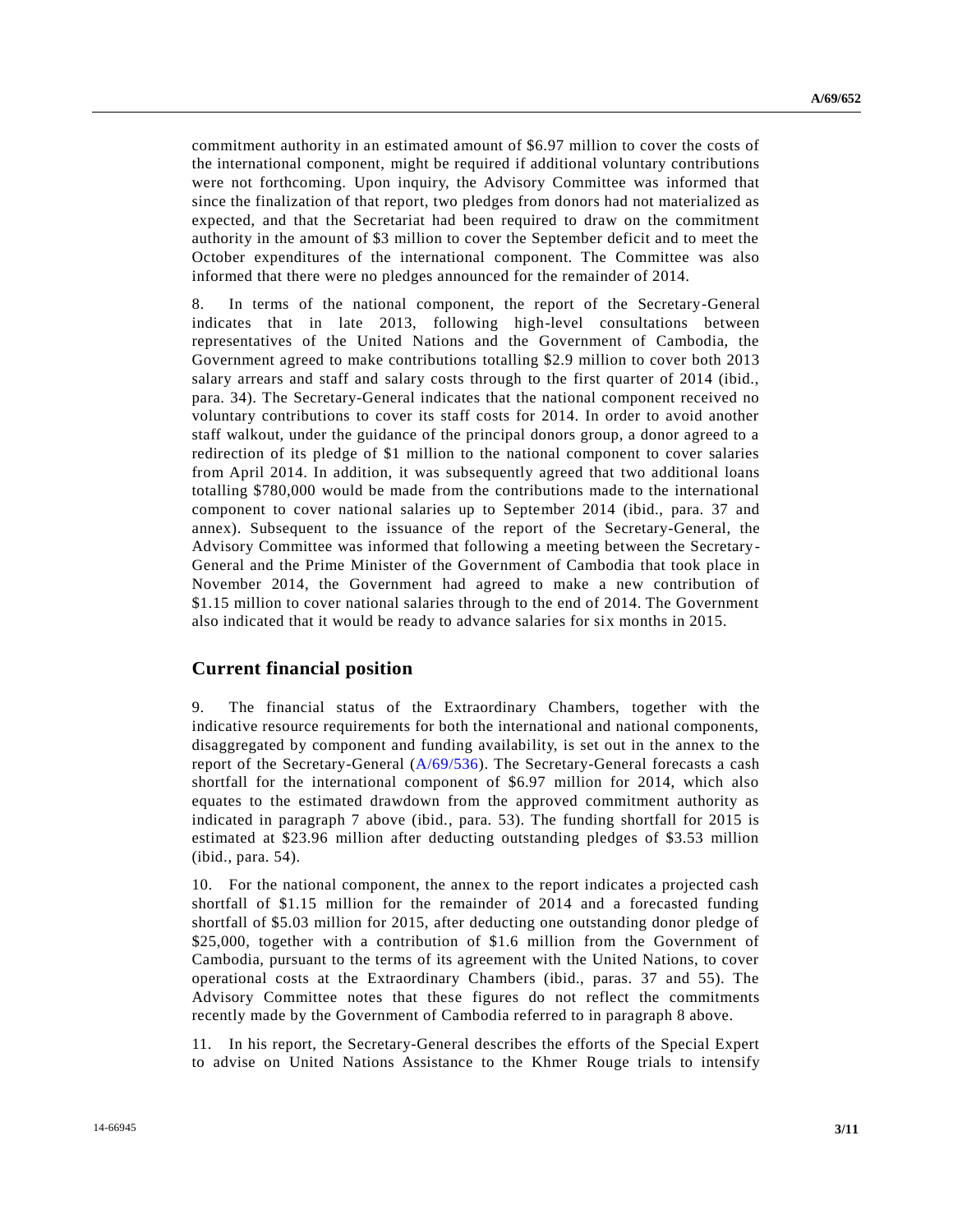fundraising efforts for both components, in line with the recommendation of the General Assembly (ibid., para. 35). With specific reference to the national component, it is also indicated that the Special Expert had worked closely with senior-level representatives of the Government of Cambodia to reach out to potential donors (ibid., para. 36).

12. In response to a query concerning fundraising activities undertaken to date in support of the Court, the Advisory Committee was informed that they included: two pledging conferences (in 2010 and 2013); a written appeal from the Secretary-General to all Member States; bilateral requests by senior United Nations officials to donor countries; frequent meetings between the Chef de Cabinet and the permanent representatives and deputy permanent representatives of the Principal Donor Group; visits to the capitals of potential new donors; and speaking engagements by the Special Expert and other officials of the Chambers.

13. With respect to the two pledging conferences, the Committee was informed that, in the view of the Secretary-General, they had not yielded positive results, with few new pledges received. Nevertheless, another pledging conference is planned for 2015 in order to inform Member States of the Court's achievements, to solicit funding and to encourage contributions from new donors. In addition, the Committee was informed that a major part of the Special Expert's responsibilities was to raise funds for both components of the Court, and that \$250,000 had been earmarked to support the cost of the Special Expert in this regard, including the related travel costs.

14. **In view of the persistent funding challenges facing both components of the Extraordinary Chambers, the Committee stresses the ongoing need for intensified fundraising efforts in respect of both components, including by broadening the donor base for the Extraordinary Chambers** (see also paras. 34-39 below on future financing arrangements).

## **III. Resource requirements and request for a subvention to the Extraordinary Chambers in the Courts of Cambodia**

15. In paragraph 47 of his report, the Secretary-General indicates that the group of interested States approved an initial budget for 2014-2015 for the Extraordinary Chambers in the amount of \$57.1 million, less contingency, disaggregated as \$44.7 million for the international component and \$12.4 million for the national component. As per past practice, the Chambers submits revised estimates for the second year of the biennium during the fourth quarter of the first year, taking into account the judicial programme of work and updated requirements. In this regard, the Chambers has submitted a revised proposal for 2015, totalling \$27.5 million for the international component and \$6.7 million for the national component. The Advisory Committee was informed, upon request, that approval from the Group of Interested States for this revision is anticipated by mid-December 2014.

16. In terms of the financing actions sought from the General Assembly, the Secretary-General is seeking the approval of the General Assembly for: (a) an appropriation of \$6.97 million for 2014 expected to be drawn from the commitment authority of \$15.54 million already approved by the General Assembly in its resolution 68/247 B; (b) an appropriation of up to \$28.98 million, representing the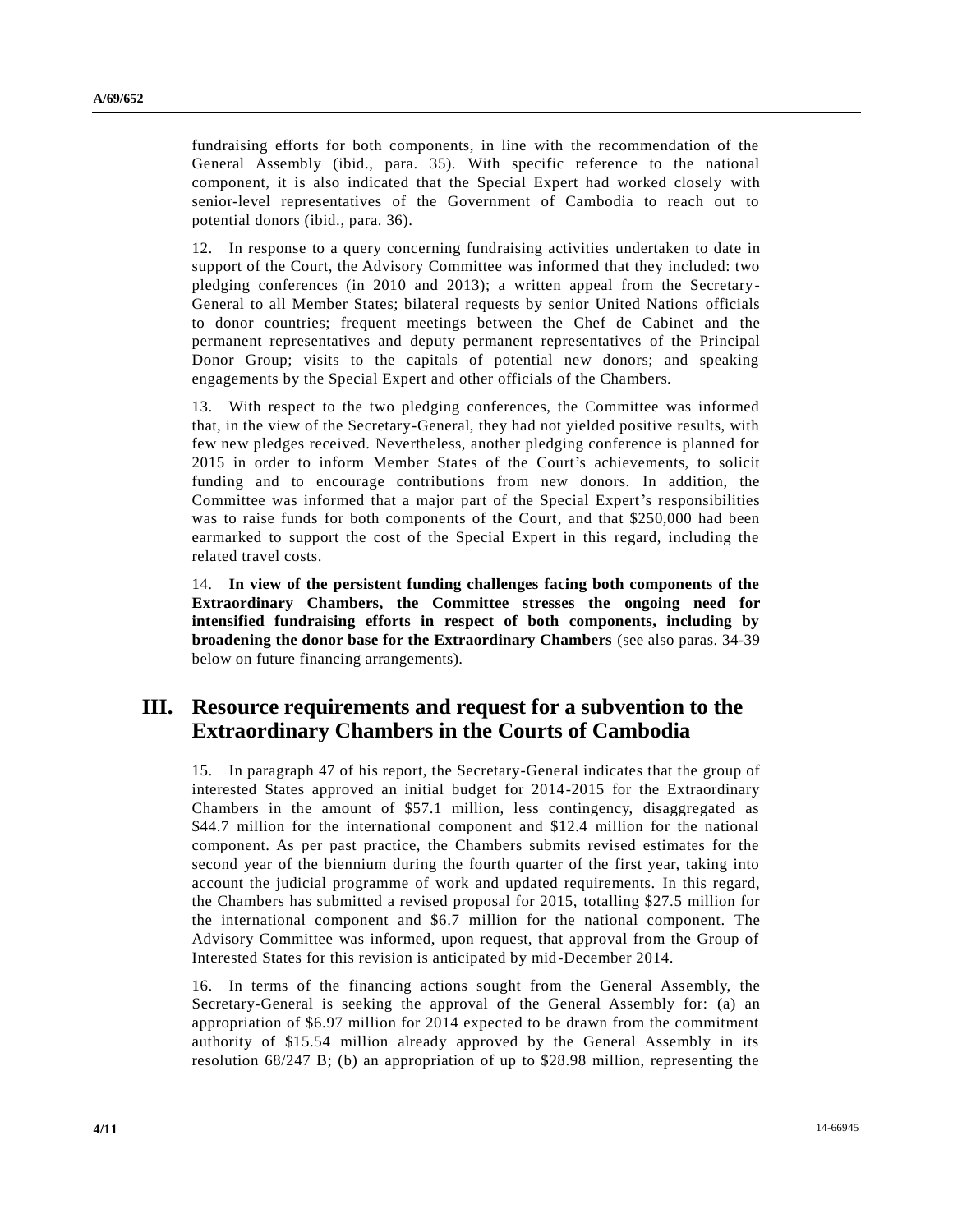shortfall in pledges for both the international and national components for the Extraordinary Chambers in 2015; and (c) an approval to provide reimbursable loans to the Government of Cambodia from the subvention for 2015 of up to \$5.03 million to cover national staff costs [\(A/69/536,](http://undocs.org/A/69/536) paras. 53-55).

17. With respect to the international component, the Secretary-General indicates that the proposed subvention in the full amount of the 2015 budget, less existing pledges of \$3.53 million,<sup>1</sup> would be considered as a line of credit to secure staff contracts and to facilitate the expeditious discharge of the remaining mandate of the Chambers (ibid., para. 46). As indicated earlier, the Advisory Committee notes that the recommendation of the Secretary-General with respect to the national component does not incorporate the commitments recently made by the Government of Cambodia since the issuance of the report of the Secretary-General (see para. 8 above).

#### *Staffing requirements*

18. Proposed staffing levels for both the international and national components of the Extraordinary Chambers are set out in the annex to the report of the Secretary-General [\(A/69/536\)](http://undocs.org/A/69/536). Staffing for the international component is projected to increase from 159 in 2014 to 165 in 2015. Similarly, the overall staffing for the national component is projected to increase from 181 in 2014 to 185 in 2015. Although the proposed staffing levels are slightly higher in 2015, the Advisory Committee notes that the staffing numbers in both components have decreased since 2012, with projected reductions of 11 per cent and 37 per cent in the international and national components, respectively, since that time.

19. In connection with the staffing split between international and national components, particularly with respect to the judicial staff, the Advisory Committee was informed, upon request, that a considerable number of legal functions had already been nationalized. In terms of the mix of international and national judges, however, the Committee was informed that the current balance has been carefully negotiated between the United Nations and the Government of Cambodia in order to ensure an appropriate balance of both national ownership and adherence to international due process and fair trial standards.

20. Given that the Extraordinary Chambers have been funded from voluntary sources for their operations from 2005 through 2013, the Advisory Committee has not, thus far, expressed any observations or recommendations on the level of the proposed budget or related staffing levels of the Court. In 2013, the Secretary-General sought for the first time the General Assembly's approval for a subvention from the regular budget to supplement the voluntary contributions. This year, for the second year in a row, the Secretary-General makes a request for a subvention, rather than a full-fledged budget proposal, since the Chambers will continue to be funded primarily from voluntary contributions.

21. In this connection, the Advisory Committee was provided, upon request, with a list of approved and proposed posts, showing the number of posts per organizational unit, their levels and job titles. The Committee stresses that it has not undertaken a detailed review of the resource requirements for the Extraordinary Chambers, nor has it reviewed proposed staffing levels, given that the voluntary funding basis remains in place. The Committee notes, however, that three of the

**\_\_\_\_\_\_\_\_\_\_\_\_\_\_\_\_\_\_**

<sup>&</sup>lt;sup>1</sup> As at 30 September 2014 (see  $A/69/536$ , annex).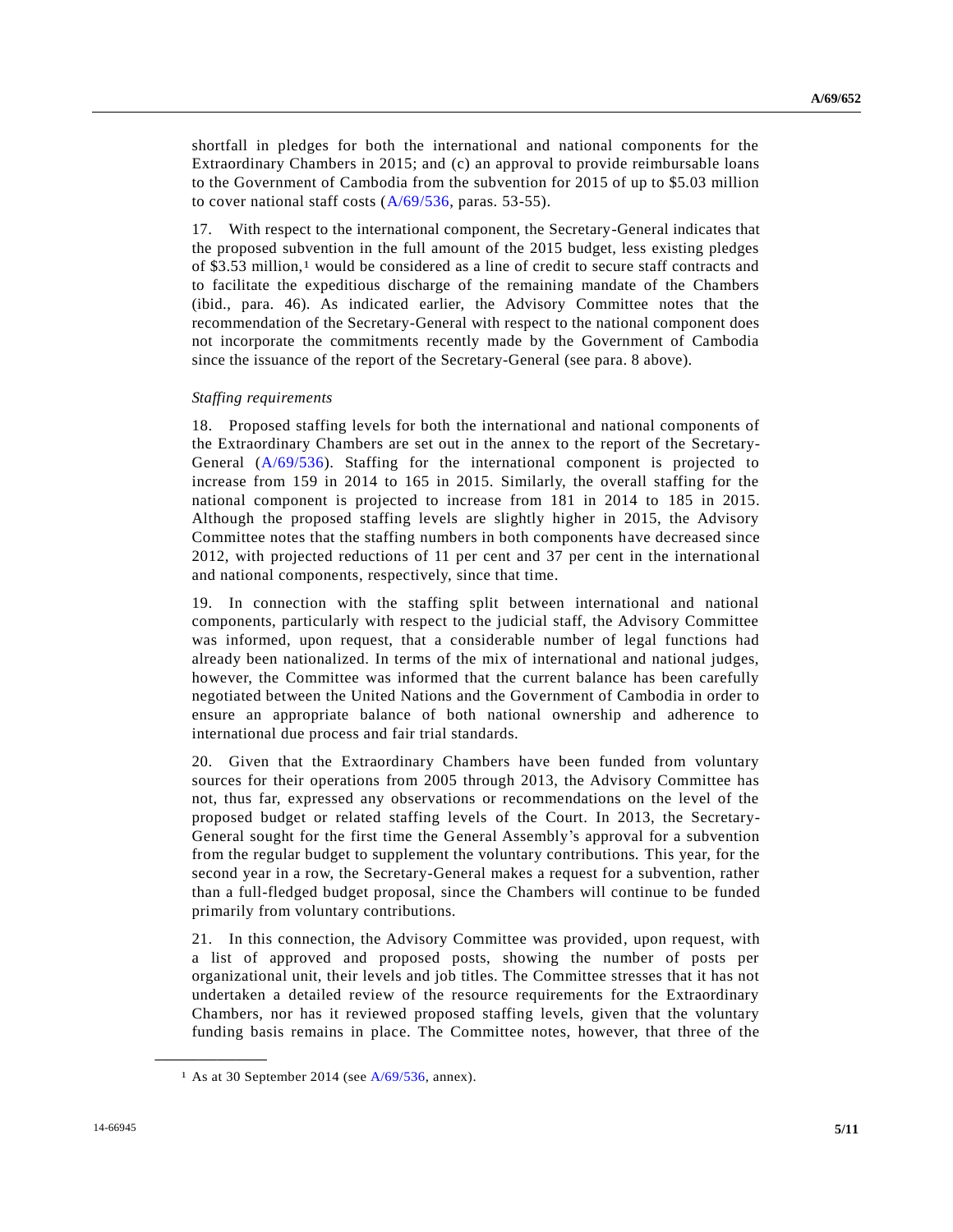new posts in the international component (graded at the FS-6 level) are being proposed for the purposes of Umoja implementation within the Administration Section. **The Advisory Committee questions the necessity of establishing new posts for the implementation of Umoja when existing staff in the Extraordinary Chambers could be trained in this regard. In the view of the Committee, any additional resources required for Umoja implementation should be of a temporary nature. The Committee also expects that once Umoja is fully implemented in the Extraordinary Chambers, efficiencies will be realized as a result of enhanced administrative support systems and reengineered business processes.**

22. **The Advisory Committee stresses again that it has not performed a detailed examination of the staffing and budgetary requirements for the Extraordinary Chambers. In the light of the Chambers' difficult financial circumstances, which continue to persist, and in view of the increasing reliance on subventions from the regular budget of the United Nations, the Committee expects that the Extraordinary Chambers will undertake all efforts to exercise budgetary discipline and identify operational efficiencies.**

### **IV. Case progress and management**

23. Periodic reports of the Secretary-General have contained details concerning the progress of cases before the Extraordinary Chambers. 2 Section II of the most recent report of the Secretary-General provides the most up-to-date details of progress made on the individual case files, including the judgement delivered in August 2014 by the Trial Chamber on case 002/1, noting that the Chamber considered the gravity of the crimes to be among the highest of any decided case concerning international crimes, finding that a very large number of victims had suffered immeasurable harm and, in a novel innovation in international criminal practice, the Chamber endorsed implementation of 11 specific reparation projects. Defence teams subsequently filed notices of appeal, and the parties are currently preparing their appeal briefs [\(A/69/536,](http://undocs.org/A/69/536) paras. 11-13). For case 002/2, evidentiary hearings began in late October 2014. The remaining two cases (003 and 004) are in the investigative phase, which, according to the report, is expected to be concluded by the end of March 2015 and June 2015 respectively (ibid., para. 21).

24. The General Assembly, in paragraph 10 of its resolution 68/247 B, recalling the related recommendation of the Advisory Committee, requested the Extraordinary Chambers to prepare a case completion strategy with a clear road map and to report to it thereon by no later than at the main part of its sixty-ninth session. In this connection, section III of the report of the Secretary-General describes the case completion plan, including projected timelines and related milestones for the judicial completion of the Chambers' mandate. The Secretary-General indicates that it is projected that the Chambers will, in 2014, reach five distinct milestones towards case completion (see  $A/69/536$ , para. 24). Upon request, the Committee was provided with the full details of the case completion plan and was informed that the plan is updated on a quarterly basis and submitted to the principal donors group and the group of interested States.

**\_\_\_\_\_\_\_\_\_\_\_\_\_\_\_\_\_\_**

<sup>2</sup> See [A/58/617,](http://undocs.org/A/58/617) [A/59/432](http://undocs.org/A/59/432) and Add.1[, A/60/565,](http://undocs.org/A/60/565) [A/62/304,](http://undocs.org/A/62/304) [A/67/380](http://undocs.org/A/67/380) and [A/68/532.](http://undocs.org/A/68/532)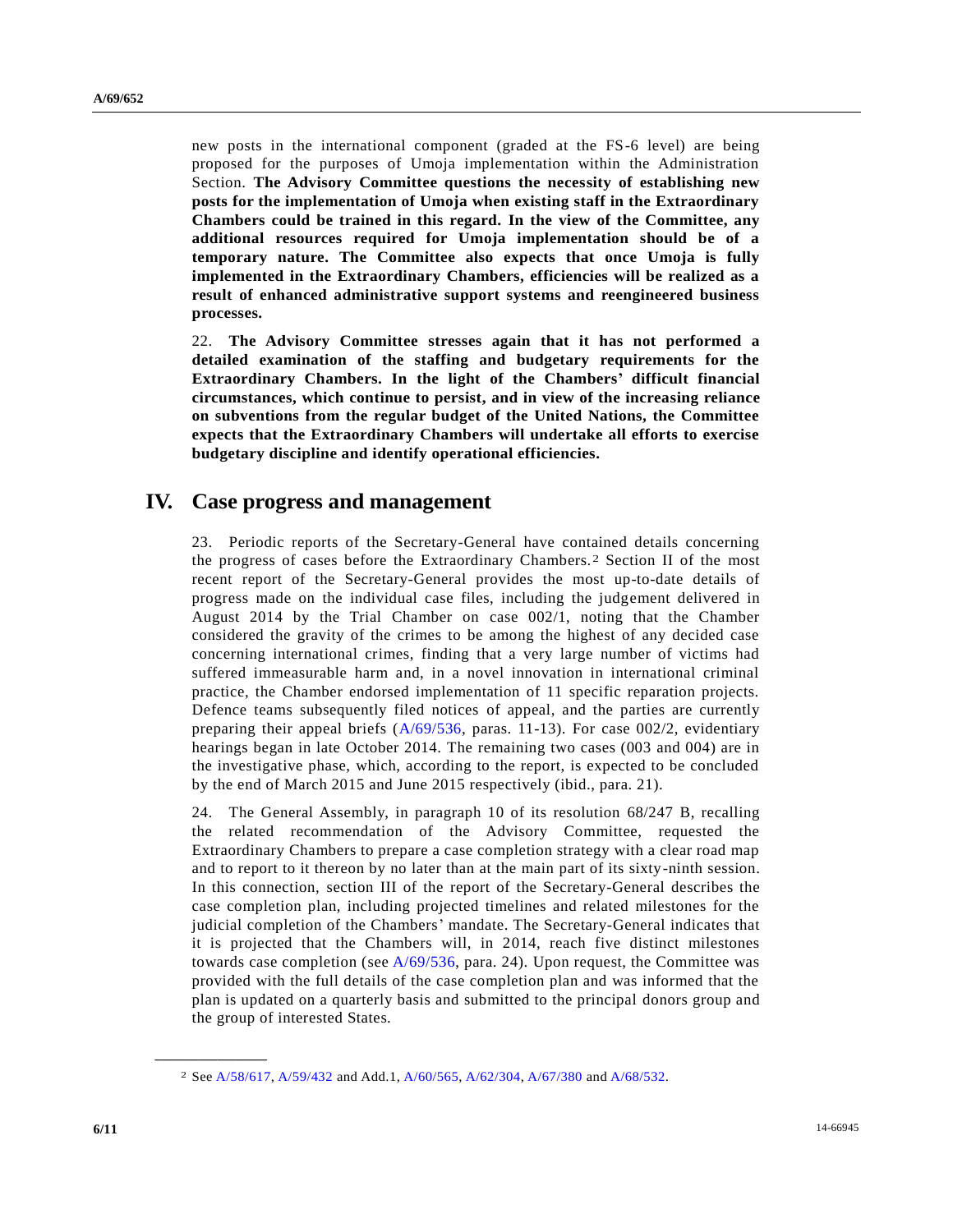25. The Advisory Committee notes that the timelines contained in the case completion plan were made on the basis that all Chambers and offices would be sufficiently staffed, and that the judicial proceedings would not be further disrupted as a result of financial insecurity. The Committee also notes from the plan that several measures have been taken that may assist expeditious case completion, including the simultaneous conduct of activities relating to the different cases, proposed changes to the rules for judicial investigation and augmentation of the investigative capacity in the Chambers. **The Advisory Committee welcomes the development of a comprehensive case completion plan that is regularly updated, and notes that its achievement is dependent on sustainable funding. The Committee encourages full implementation of all measures necessary to expedite case completion. The Advisory Committee notes that the plan foresees judicial activity for several more years beyond the current financial period.**  Further comments on the future financing of the judicial proceedings of the Court are contained in section VI below.

## **V. Agreement between the United Nations and the Government of Cambodia**

26. In accordance with the agreement between the United Nations and the Government of Cambodia,<sup>3</sup> the Government is fully responsible for the salaries of the Cambodian judges and Cambodian personnel, in addition to all costs associated with hosting and operating the premises of the Chambers. The Government has maintained that it can fully meet its obligations under the agreement only through a combination of funding arrangements, which include allocations from its national budget and voluntary funding from the donor community (see [A/69/536,](http://undocs.org/A/69/536) para. 40).

27. In his previous report on the Extraordinary Chambers, the Secretary-General explained that the national component was experiencing a serious shortfall in pledges. Following approaches by the Secretariat to certain donors to redirect their pledges from the international component to the national component, two reimbursable loans totalling \$3.25 million were put in place throughout 2013 (see [A/68/532,](http://undocs.org/A/68/532) paras. 32-34). During its consideration of the previous report, the Advisory Committee was informed that the redirection of those voluntary contributions had been governed by agreements with the donors and their decision to have the funds redirected to ensure that the work of the Extraordinary Chambers was not disrupted.

28. As mentioned in paragraph 8 above, in late 2013, the Government of Cambodia agreed to make contributions totalling \$2.9 million to cover both 2013 salary arrears and staff and salary costs through to the first quarter of 2014. However, owing to the ongoing shortfall in contributions for the national component in 2014, additional loans of \$780,000 were subsequently made from contributions made to the international component to cover salaries up to September 2014 in order not to disrupt the judicial processes.

**\_\_\_\_\_\_\_\_\_\_\_\_\_\_\_\_\_\_**

<sup>3</sup> Agreement between the United Nations and the Government of Cambodia concerning the Prosecution under Cambodian Law of Crimes Committed during the Period of Democratic Kampuchea, article 15 (see resolution 57/228 B, annex).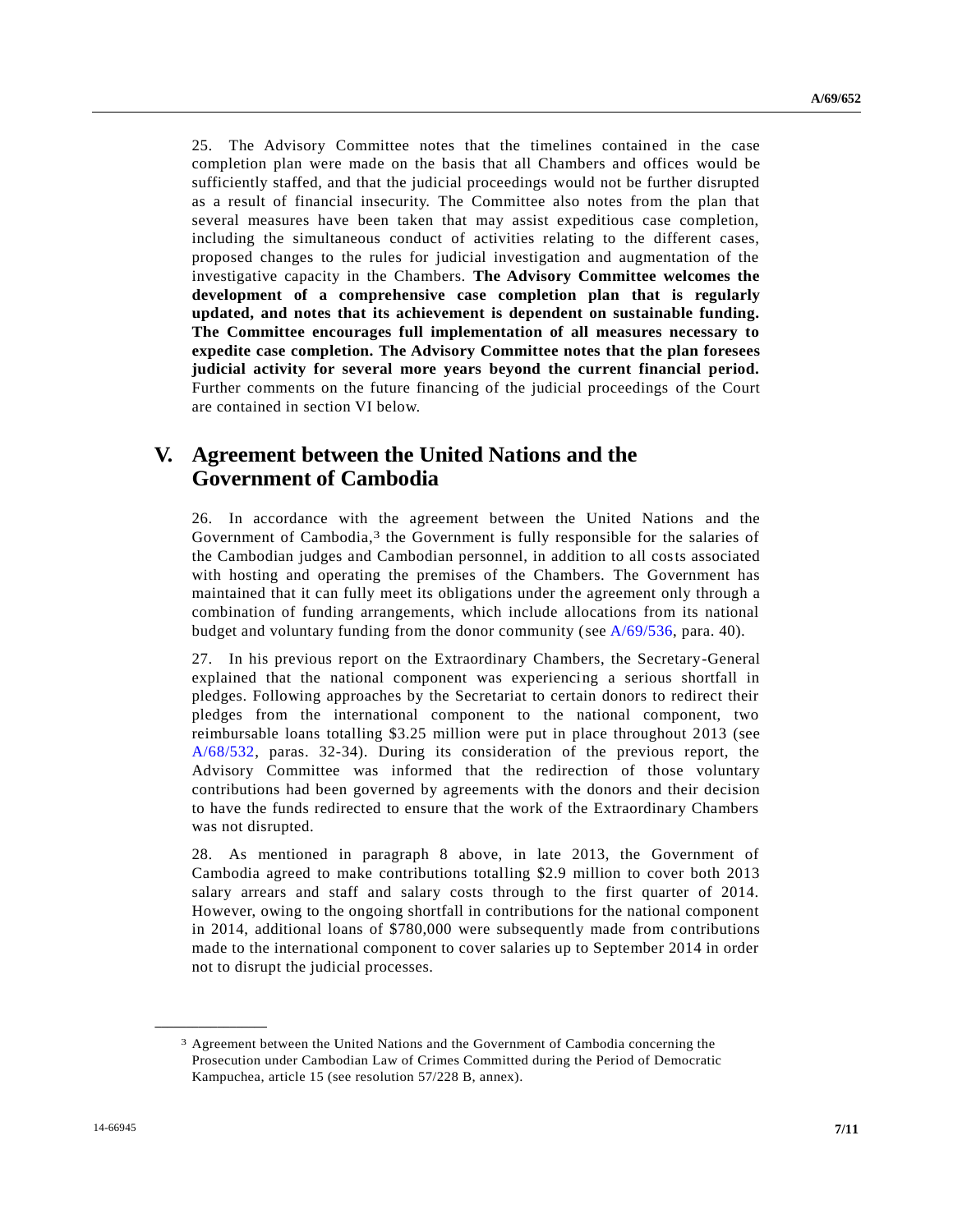29. During its deliberations on the most recent report of the Secretary-General, the Advisory Committee was provided with information, upon request, concerning the terms and conditions of those loans. The Committee was informed that the loans were provided under the guidance of the principal donors group. Each loan was formalized through an exchange of letters between the Chef de Cabinet and the Deputy Prime Minister of Cambodia. The conditions included a provision stating that the transfer did not derogate from the Government's obligations under the above-mentioned agreement, and that full repayment was expected at the earliest opportunity.

30. In the report of the Secretary-General, it is indicated that the Government had requested that the United Nations write off the loans granted in 2013, given that there were insufficient funds mobilized for it to effect repayment [\(A/69/536,](http://undocs.org/A/69/536) para. 43). Upon inquiry, the Advisory Committee was informed that this request had been received in February 2014, subsequent to the Government itself making two supplementary contributions to the national component, and that at that time no voluntary contributions had been pledged to cover the expenses of the national components. The Committee was also informed that the United Nations Secretariat had agreed to this request for a write-off, and that those loans have been recorded as grants to the Extraordinary Chambers in the accounts of the Organization.

31. The Advisory Committee notes that in its decision in 2014 to approve a commitment authority, the General Assembly did not authorize the Secretary-General to draw on this commitment authority to support the national component (see resolution 68/247 B, para. 7). The Committee also notes the comments of the Secretary-General in his report that the loans for the national component have become more frequent and are placing a considerable drain and burden on the resources of the international component  $(A/69/536, \text{ para. } 43)$  $(A/69/536, \text{ para. } 43)$ . In addition, he states that donors have thus far been more inclined to contribute to the international component [\(A/69/536,](http://undocs.org/A/69/536) para. 49).

32. **The Advisory Committee considers that continued or frequent redirection of voluntary funds originally intended for the international component could have a detrimental impact on the overall level of funding intended for that component and on related fundraising efforts for both components. While recognizing that the terms and conditions of the above-mentioned loans and the matter of their write-off is principally a matter of concern for the relevant donors whose funds have been redirected away from their original intended purposes, the Committee questions writing off the balance of the loans so soon after they were made, particularly given the explicit expectation that those loans were not intended to represent a derogation of the original agreement between the Government of Cambodia and the United Nations.**

33. **At the same time, the Committee notes the recent commitments made by the Government of Cambodia concerning the coverage of the staff costs of the national component. The Committee trusts that the Secretary-General will continue to engage at the highest level with the relevant authorities charged with the proper functioning of the national component to ensure that the terms of the above-mentioned agreement are observed.**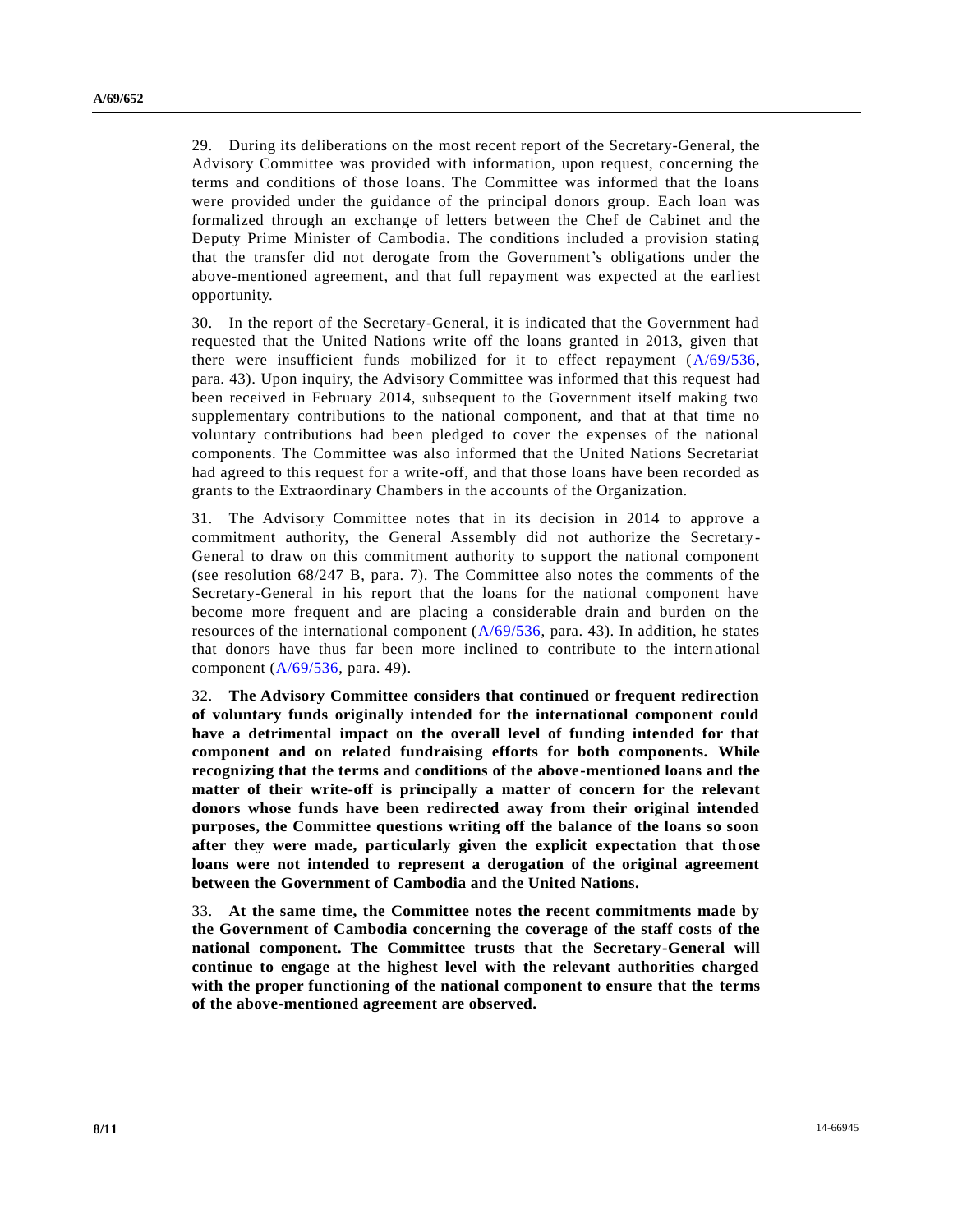## **VI. Future financing of the judicial proceedings of the Extraordinary Chambers**

34. In its resolution 68/257 B, the General Assembly, following a recommendation of the Advisory Committee, requested the Secretary-General to submit information on a comprehensive examination of the future financing of the Extraordinary Chambers for 2015 and beyond. This information is contained in section V of the most recent report of the Secretary-General.

35. As he has mentioned since his first report on the Khmer Rouge trials, the Secretary-General continues to maintain, as a point of general principle, that an operation of the nature of the Chambers should not be left to the vagaries of voluntary contributions. He states that a key lesson confirmed by the operations of the Extraordinary Chambers is that a criminal tribunal that involves United Nations support should be funded from assessed contributions ( $A/69/536$ , para. 44).

36. In his report, the Secretary-General states his view that it would be difficult to fundamentally change the resource base of the Extraordinary Chambers that has been in place for 10 years, given the particular need to examine the application of any new mechanism to the national component in view of the experience acquired in the implementation of the related agreement. The Secretary-General also notes that while the commitment authority approved by the General Assembly stabilized the international component in 2014, funding for the national component has continued to be a major concern, in particular because any staff walkout could bring judicial operations to a standstill (ibid., para. 45). Given that the General Assembly did not authorize the reimbursable loan of funds under the approved commitment authority, the Secretary-General again requests the approval of the Assembly for the provision of such loans under the subvention, in order to preserve the voluntary funding of the international component (ibid., para. 49).

37. With regard to the possibility of an altered funding arrangement for the national component, the Advisory Committee was informed, upon inquiry, that amendments to the agreement with the Government of Cambodia would theoretically be possible as a matter of law. However, the Secretary-General is of the view that it would be appropriate to seek the views of the General Assembly, in addition to those of the respective parties, prior to any revision of the modalities.

38. In the conclusions to his report, the Secretary-General reiterates his concern that voluntary funds are inadequate and are pledged on a limited and piecemeal basis. Concerning the national component, the Secretary-General points out the need for an operating reserve mechanism to secure national staff contracts and salary payments pending the receipt of funds, notwithstanding the obligations of the Government to meet its financial commitments under the related agreement (ibid., para. 52).

39. **Given the funding challenges facing the Extraordinary Chambers and in order to increase the level of intergovernmental oversight and scrutiny, the Advisory Committee recommends that the General Assembly consider the possibility of having the Secretary-General submit a full fledged budget proposal, separate from the proposed programme budget, to it for its consideration and approval. This would allow the General Assembly to scrutinize the resource requirements and proposed staffing table of the Extraordinary Chambers. The submission of the budget proposal for the Extraordinary Chambers would be without prejudice to the voluntary nature of the current funding arrangements.**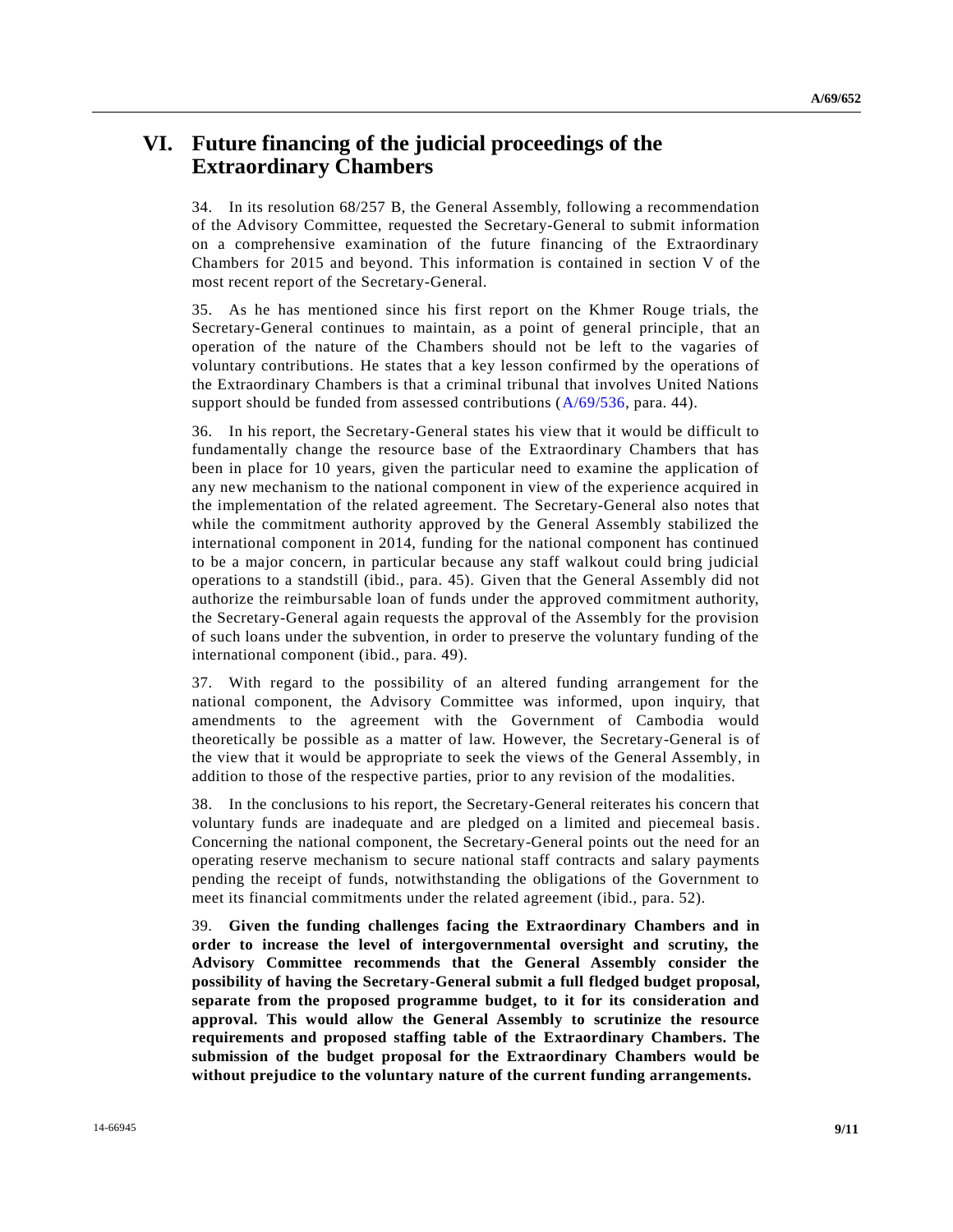### **VII. Conclusions and recommendations**

40. The Advisory Committee recognizes an overall improvement over last year regarding the financial situation of the Extraordinary Chambers brought about by the General Assembly's approval of a commitment authority at the end of 2013 to supplement the voluntary financial resources of the international component along with the contributions of the Government of Cambodia to the national component. However, the Advisory Committee also notes the ongoing concern of the Secretary-General that voluntary funds for both components continue to be inadequate and pledged on a limited and piecemeal basis, and the ongoing risk that this poses to the continuity of judicial proceedings.

41. For 2014, the projected shortfall for the international component amount ed to \$6,974,861 at the time of the issuance of the report of the Secretary-General and assumes that no additional voluntary contributions would be received before the end of the year. Any appropriation for this period against the approved commitment authority should be adjusted to reflect any such contributions [\(A/69/536,](http://undocs.org/A/69/536) annex). For 2015, assuming a pattern of voluntary contributions equivalent to those received for the first nine months of 2014, which amounted to \$15,396,112 (ibid.), the Advisory Committee estimates the projected shortfall for the international component in 2015 will be approximately \$12.1 million.

42. **In view of the continuing projected funding shortfall in the international component for the remainder of 2014 and for 2015 and the need for resources to ensure continued operations of the Extraordinary Chambers, the Advisory Committee recommends that the General Assembly:**

(a) **Approve an appropriation in the amount of up to \$6,974,900 to cover the shortfall for 2014 in the international component from the approved commitment authority under section 29B, Office of Programme Planning, Budget and Accounts, of the programme budget for the biennium 2014-2015. In the event that additional voluntary contributions are received after October 2014, the amount of the appropriation should be reduced accordingly;**

(b) **Authorize the Secretary-General to enter into commitments in an amount not to exceed \$12.1 million for the period from 1 January to 31 December 2015 as a bridging financing mechanism, and request the Secretary-General to report to the General Assembly on the use of the commitment authority during the main part of its seventieth session in the second performance report on the programme budget for the biennium 2014-2015.**

43. **This commitment authority would be pending receipt of voluntary contributions from donors, so that the Chambers can make progress towards completing their work.**

44. **The Advisory Committee continues to stress that its recommendations are made on the basis that:**

(a) **Should voluntary contributions be received in excess of the remaining requirements for the Extraordinary Chambers for 2015, any regular budget funds provided to the Chambers for this period would be refunded to the United Nations;**